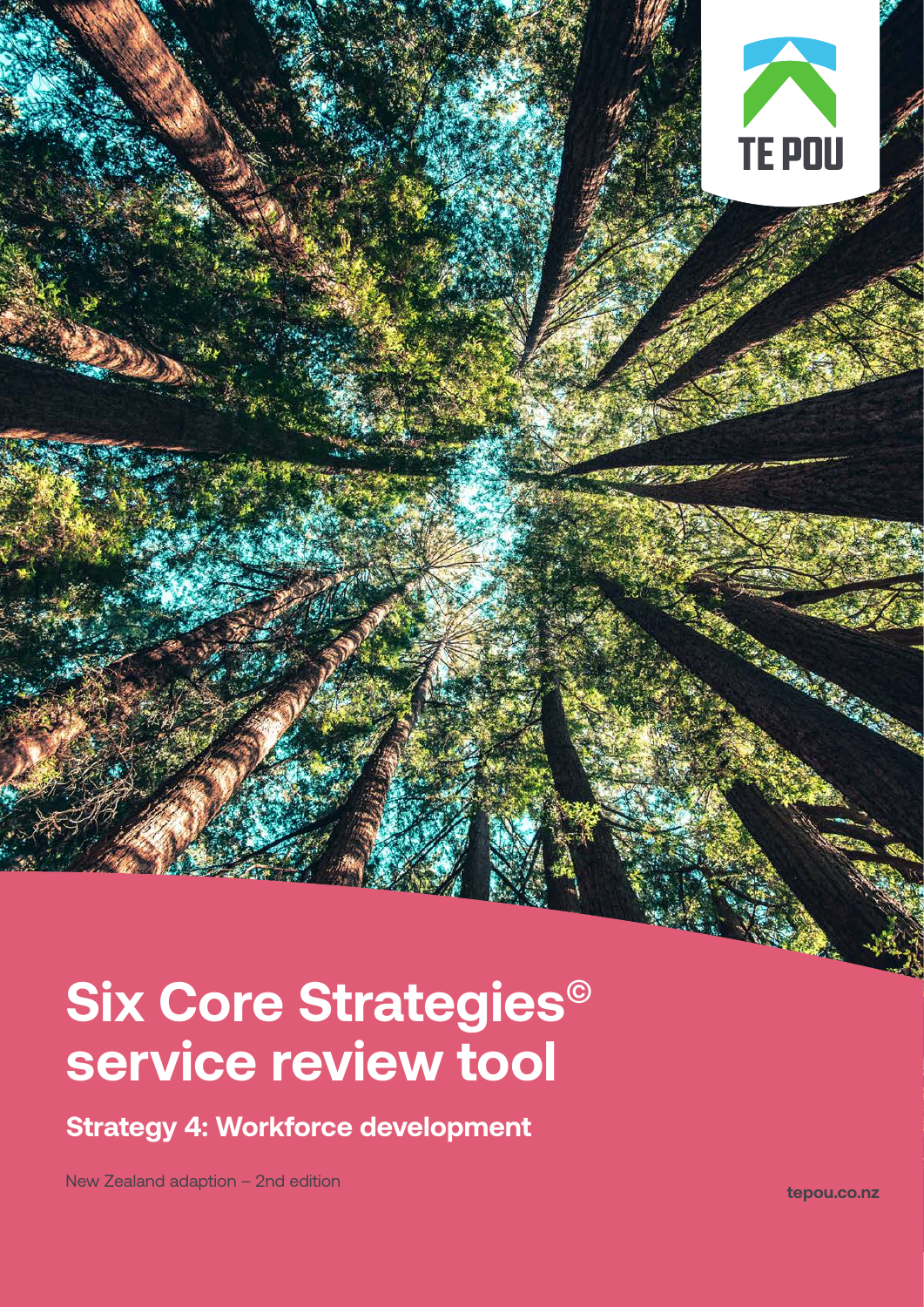Published in September 2020 by Te Pou Te Pou is a national centre of evidence-based workforce development for the mental health, addiction and disability sectors in New Zealand.

PO Box 108-244, Symonds Street, Auckland, New Zealand.

ISBN 9978-1-98-855147-0

Website: [www.tepou.co.nz](http://www.tepou.co.nz )  Email: [info@tepou.co.nz](mailto:info%40tepou.co.nz%20?subject=) 

Recommended citation: Te Pou. (2020). *Six Core Strategies© service review tool: New Zealand adaption (2nd edition) - Strategy 4: Workforce development*. Auckland: Te Pou.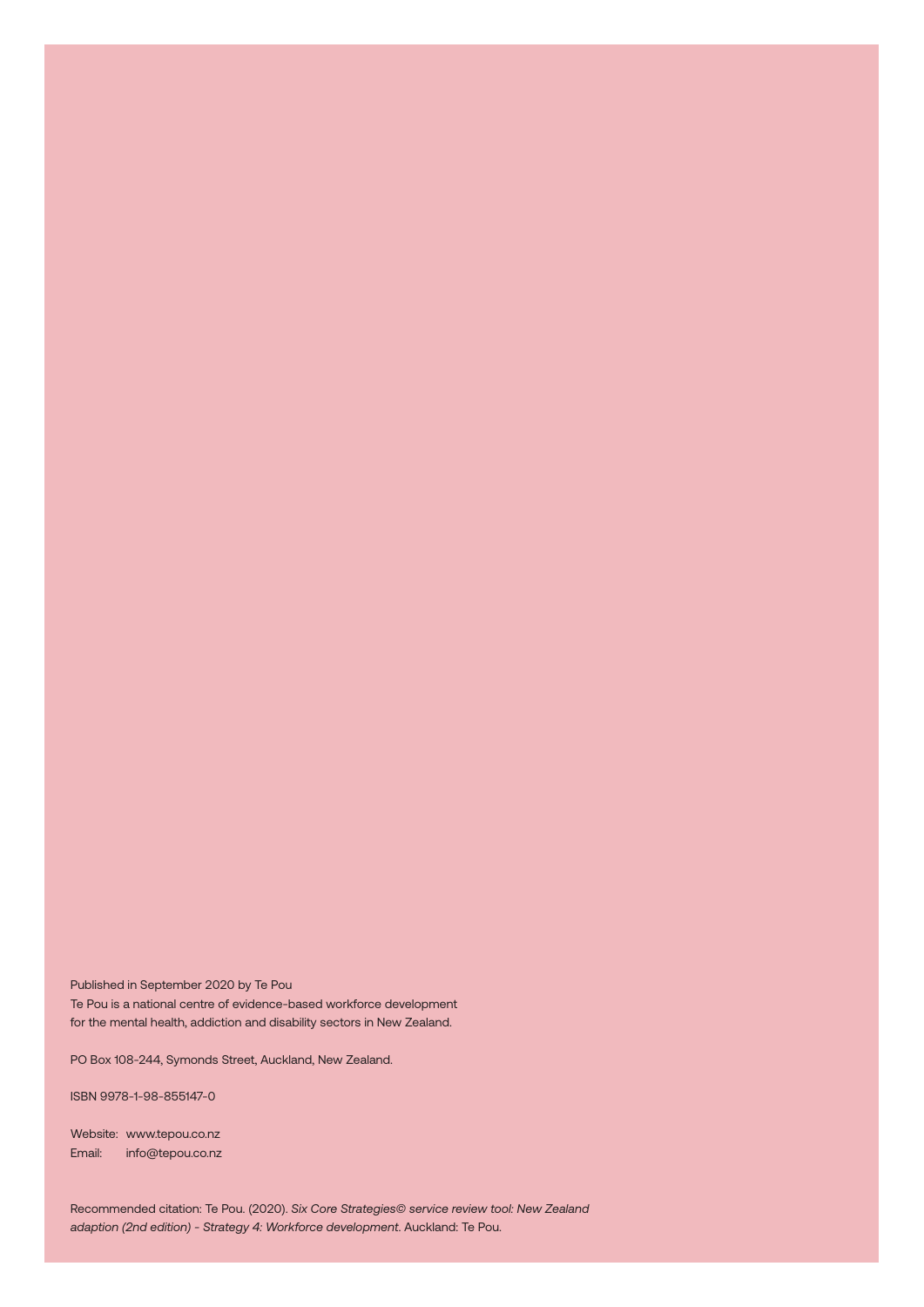# **About the** *Six Core Strategies©*

The *Six Core Strategies©* is a whole-of-system approach for reducing the use of seclusion and restraint in mental health and addiction services. This evidence-informed framework was originally developed in the US by the National Association of State Mental Health Program Directors in response to people accessing services and other stakeholders saying the experience of seclusion and restraint is traumatising for both people receiving services and staff.

The framework consists of six strategic areas as shown below. This document focuses on the service objectives that sit under **Strategy 4: Workforce development**. For more information, please refer to the full version of the *Six Core Strategies© service review tool: New Zealand Adaption – 2nd Edition.*



### **How to use this document**

This document provides examples of what each service objective could look like. Your service can use the ratings below to identify whether you meet the objective and record it in each column. Then use your ratings to identify **6.** one or two key priorities for your service to work on over the next 3 to 6 months.

| лісе<br>ings<br>ł.<br>entify<br>over | <b>Yes</b>    | The objective is fully embedded<br>into everyday working practice,<br>values and culture.                                               |
|--------------------------------------|---------------|-----------------------------------------------------------------------------------------------------------------------------------------|
|                                      | <b>Partly</b> | Part of the objective has been<br>implemented, but not fully<br>embedded into everyday working<br>practice, values and culture.         |
|                                      | <b>No</b>     | The objective is newly<br>implemented or not present, and<br>not yet embedded into everyday<br>working practice, values and<br>culture. |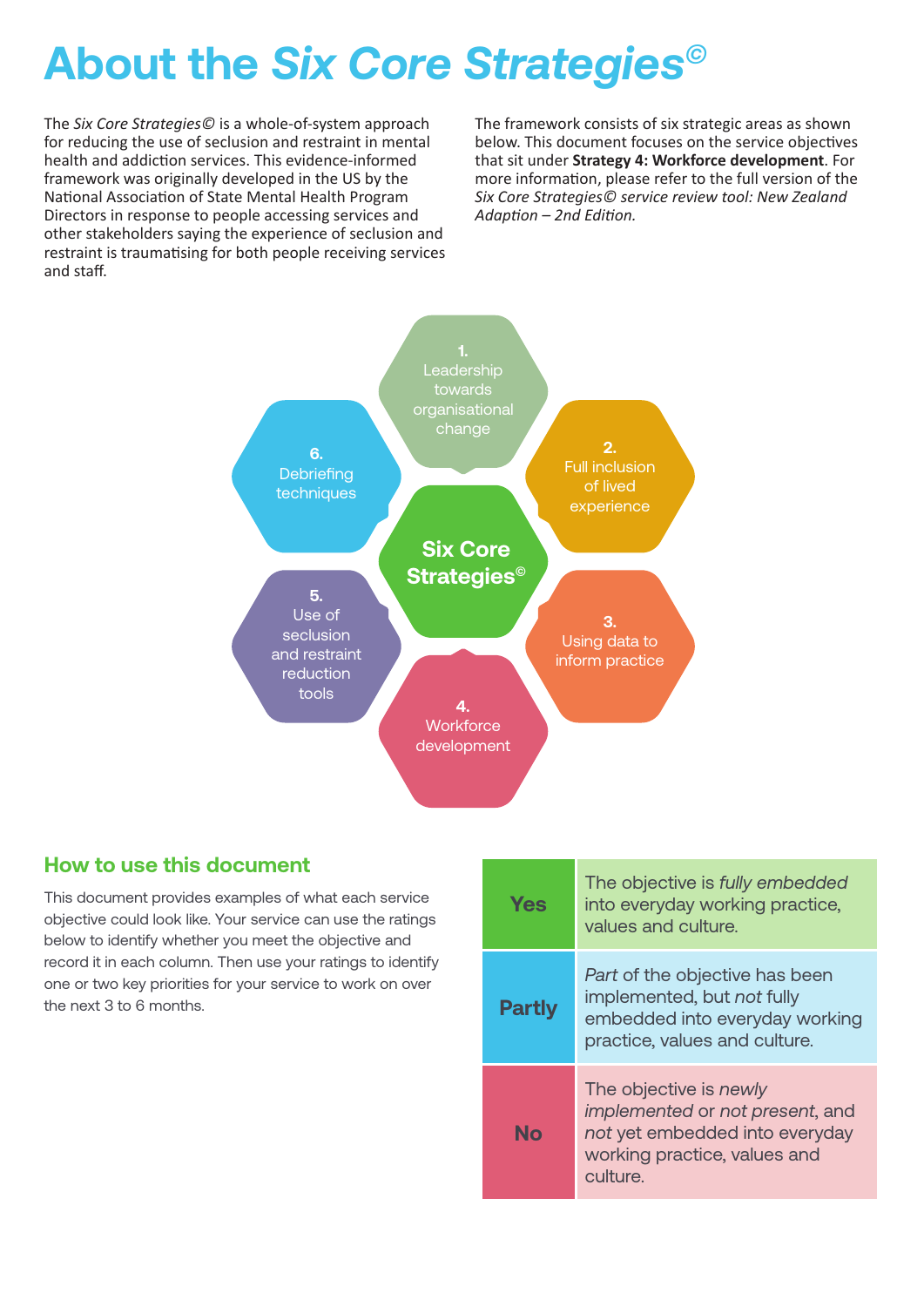# **4. Workforce development**

**GOAL FOUR:** To ensure the workforce has the values, attitudes, knowledge, and skills to respond effectively to the needs of people experiencing distress and their whānau. Policies, procedures and practices are guided by an understanding of the effects of trauma and violence, and the prevalence of these experiences for people, whānau and staff. This also includes the pervasive effect of intergenerational trauma.

The principles and characteristics of trauma informed approaches, recovery and health equity outcomes inform care and treatment delivery.

The purpose of this goal is to create an environment that enables safety, wellbeing, compassion, and delivery of high-quality care using least restrictive practice approaches such as sensory modulation and other effective treatment activities. This primarily occurs through workforce development and human resources. The inclusion of values, attitudes, skills, and competencies are evidenced in job descriptions and performance development reviews. Building and maintaining the capacity of the consumer, peer support, lived experience, whānau, Māori and Pasifika workforces is prioritised.

| <b>Service</b><br>objectives                                                                                                                                 | <b>Examples of actions to meet the</b><br>objectives                                                                                                                                                                                                                                                                                                                                                                                                                                                                                                                                                                                                                                                                                                                                                                                                                                                                                                                                                                                      | Is the objective<br>being met?<br>(Yes/Partly/No) | <b>Next steps</b> |
|--------------------------------------------------------------------------------------------------------------------------------------------------------------|-------------------------------------------------------------------------------------------------------------------------------------------------------------------------------------------------------------------------------------------------------------------------------------------------------------------------------------------------------------------------------------------------------------------------------------------------------------------------------------------------------------------------------------------------------------------------------------------------------------------------------------------------------------------------------------------------------------------------------------------------------------------------------------------------------------------------------------------------------------------------------------------------------------------------------------------------------------------------------------------------------------------------------------------|---------------------------------------------------|-------------------|
|                                                                                                                                                              | <b>Organisational development and workforce infrastructure</b>                                                                                                                                                                                                                                                                                                                                                                                                                                                                                                                                                                                                                                                                                                                                                                                                                                                                                                                                                                            |                                                   |                   |
| 1. Our service<br>has appointed a<br>workforce lead<br>or champion to<br>address training<br>and development<br>needs and guide<br>organisational<br>change. | Actions include:<br>guiding seclusion and restraint reduction<br>workforce development<br>collaborating with iwi, hapū and<br>whānau to co-design and implement<br>workforce programmes using local or<br>regional expertise to support training<br>collaborating with Pasifika communities<br>to co-design workforce programmes<br>and identify workforce priorities and<br>training needs using local or regional<br>expertise to support training<br>promoting and providing guidance in<br>$\bullet$<br>wider organisational workforce groups in<br>restraint reduction initiatives<br>using human resource processes to align<br>٠<br>with workforce training and development<br>activities<br>using national, regional and locally<br>developed information to support<br>roles working to top of scope, such as<br>consumer, peer support, lived experience,<br>whānau and cultural roles<br>regularly reviewing the capacity and<br>$\bullet$<br>capability of the workforce to support<br>least restrictive practice approaches. | <b>Yes</b><br><b>Partly</b><br>No                 |                   |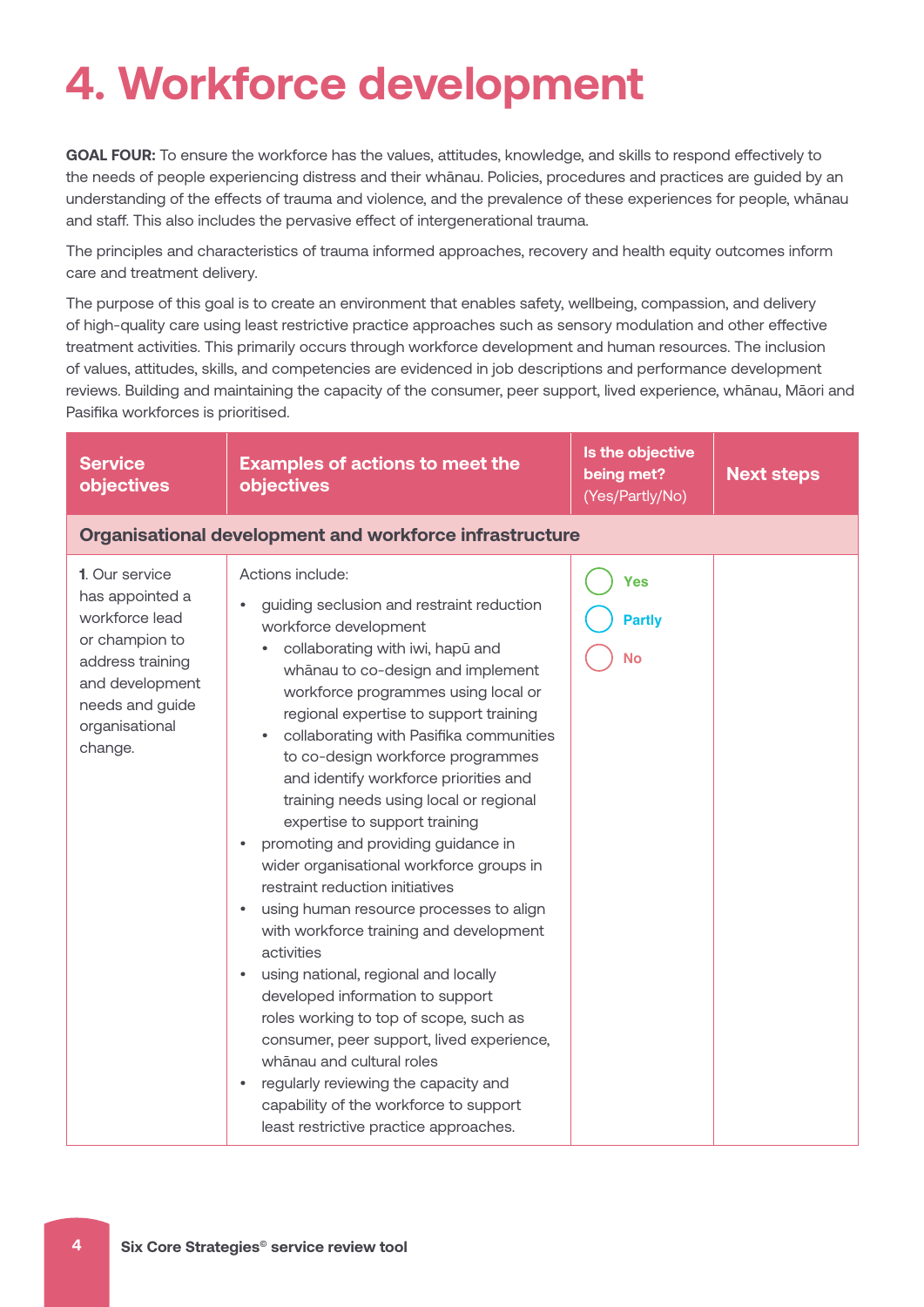| <b>Service</b><br>objectives                                                                                                                                                              | <b>Examples of actions to meet the</b><br><b>objectives</b>                                                                                                                                                                                                                                                                                                                                                                                                                                                                                                                                                                                                                                                                            | Is the objective<br>being met?<br>(Yes/Partly/No) | <b>Next steps</b> |
|-------------------------------------------------------------------------------------------------------------------------------------------------------------------------------------------|----------------------------------------------------------------------------------------------------------------------------------------------------------------------------------------------------------------------------------------------------------------------------------------------------------------------------------------------------------------------------------------------------------------------------------------------------------------------------------------------------------------------------------------------------------------------------------------------------------------------------------------------------------------------------------------------------------------------------------------|---------------------------------------------------|-------------------|
| 2. Our staff are<br>encouraged to<br>explore, discuss<br>and critically review<br>our organisational<br>policies and<br>procedures relating<br>to the use of any<br>restrictive practice. | Supporting staff to create an environment<br>that is non-restrictive and focussed on<br>recovery and wellbeing. This includes<br>regularly re-evaluating unit policies,<br>procedures and processes to align with least<br>restrictive approaches. Actions include:<br>allowing time during staff meetings to<br>explore current unit policies, procedures<br>and implicit processes<br>encouraging active and authentic staff<br>٠<br>involvement in formalised review of<br>policies, procedures and processes<br>including identification of potential bias<br>enabling staff to safely share experiences<br>$\bullet$<br>and identify issues related to implicit and<br>explicit bias in policy, procedures and unit<br>processes. | <b>Yes</b><br><b>Partly</b><br><b>No</b>          |                   |
| 3. Staff<br>empowerment is<br>addressed and<br>supported by our<br>service.                                                                                                               | Processes to increase empowerment include:<br>formalising staff input into service policies<br>and procedures<br>enabling staff to exercise flexible decision-<br>٠<br>making as part of a preventative approach,<br>such as staff discretion to suspend unit<br>"rules" or procedures within defined<br>boundaries<br>encouraging staff to work proactively<br>within a partnership of care approach<br>to support authentic inclusion of<br>lived experience, cultural and whānau<br>perspectives in care and treatment<br>planning.                                                                                                                                                                                                 | <b>Yes</b><br><b>Partly</b><br><b>No</b>          |                   |
|                                                                                                                                                                                           | Actions that support staff empowerment<br>include being able to:<br>apply for flexibility in rostered time<br>switch assignments and tasks with others<br>access regular training and supervision<br>including cultural supervision<br>participate in service decision-making<br>٠<br>recognise and understand the diversity of<br>roles, expertise, skills and competencies of<br>the workforce<br>understand the boundaries and<br>relationship of their own role in relation to<br>others (role clarity) and work effectively<br>with other roles and professions.                                                                                                                                                                  |                                                   |                   |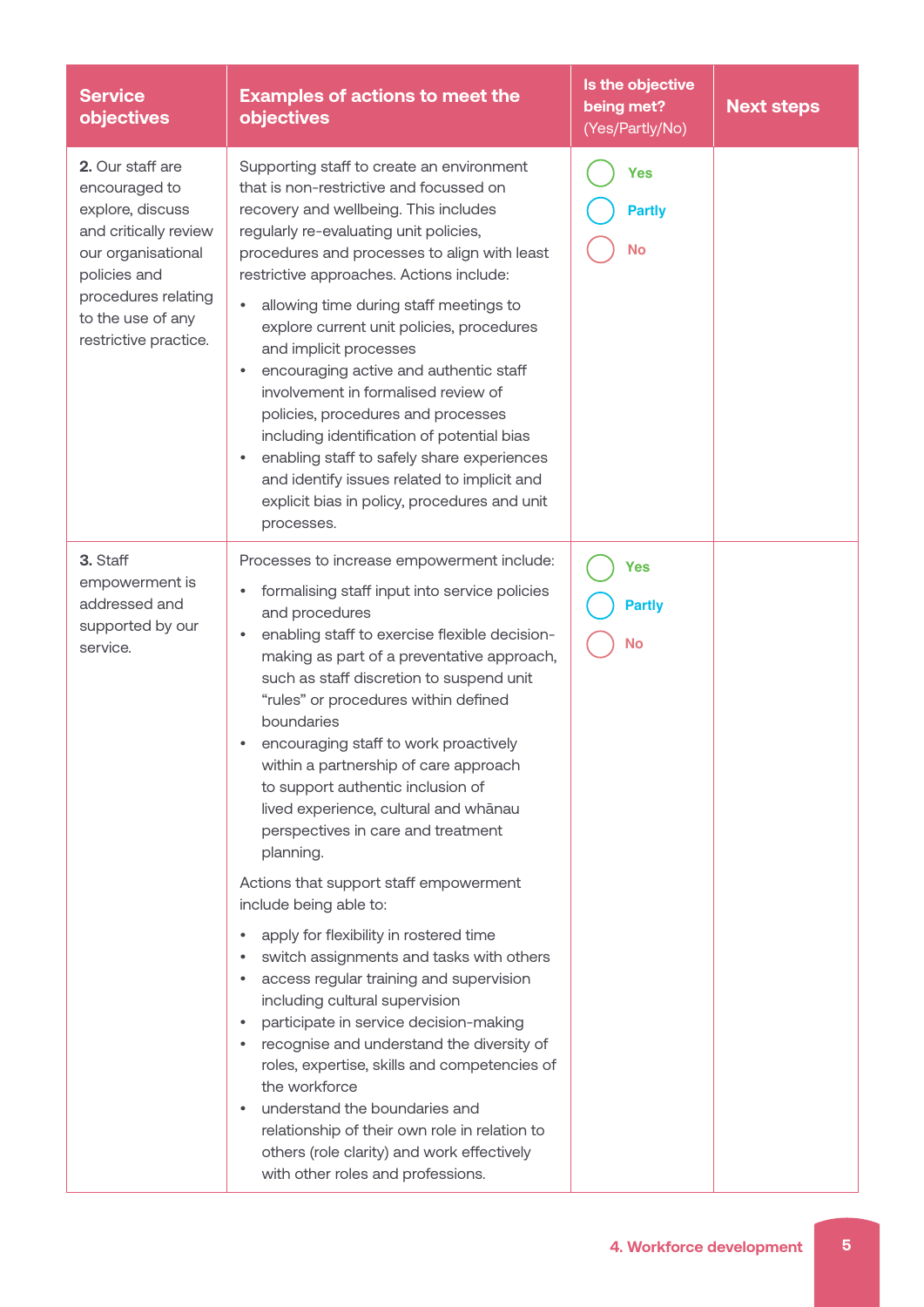| <b>Service</b><br>objectives                                                                                                                                                                                       | <b>Examples of actions to meet the</b><br><b>objectives</b>                                                                                                                                                                                                                                                                                                                                                                                                                                                                                                                                                                                                                                                                                | Is the objective<br>being met?<br>(Yes/Partly/No) | <b>Next steps</b> |
|--------------------------------------------------------------------------------------------------------------------------------------------------------------------------------------------------------------------|--------------------------------------------------------------------------------------------------------------------------------------------------------------------------------------------------------------------------------------------------------------------------------------------------------------------------------------------------------------------------------------------------------------------------------------------------------------------------------------------------------------------------------------------------------------------------------------------------------------------------------------------------------------------------------------------------------------------------------------------|---------------------------------------------------|-------------------|
| 4. Our service<br>recognises and<br>supports staff<br>with experience of<br>trauma, including<br>vicarious trauma,<br>and fosters an<br>organisational<br>culture that is<br>inclusive and non-<br>discriminatory. | Staff are supported by providing or fostering:<br>regular supervision including cultural<br>$\bullet$<br>supervision<br>participation in workplace health, safety<br>$\bullet$<br>and wellbeing initiatives that reflect trauma<br>informed approaches<br>performance feedback processes that<br>$\bullet$<br>includes reflection on values and attitudes<br>opportunities for learning and coaching<br>$\bullet$<br>to support changes in practice and or<br>personal and professional growth<br>access to wellbeing support and<br>$\bullet$<br>Employee Assistance Programmes that<br>reflect trauma informed approaches<br>a culture of acceptance and non-<br>$\bullet$<br>judgemental valuing of people's<br>experiences and skills. | <b>Yes</b><br><b>Partly</b><br><b>No</b>          |                   |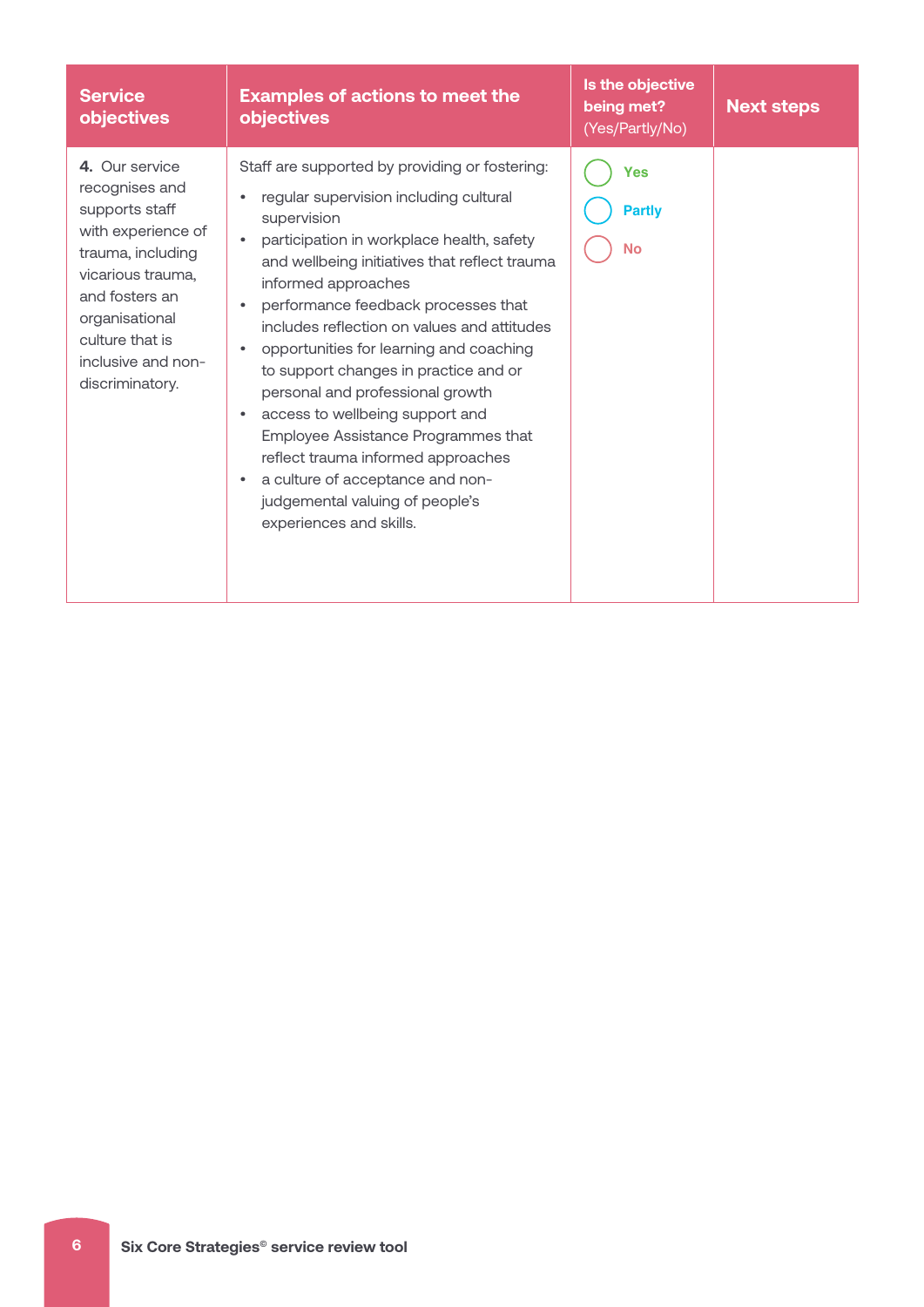| <b>Service</b><br>objectives                                                                                                                                                  | <b>Examples of actions to meet the</b><br><b>objectives</b>                                                                                                                                                                                                                                                                                                                                                                                                                                                                                                                                                                                                                                                                                                                                                                                                                                                                                                                                                                                                                                                                                                                                                                                                                                                                    | Is the objective<br>being met?<br>(Yes/Partly/No) | <b>Next steps</b> |
|-------------------------------------------------------------------------------------------------------------------------------------------------------------------------------|--------------------------------------------------------------------------------------------------------------------------------------------------------------------------------------------------------------------------------------------------------------------------------------------------------------------------------------------------------------------------------------------------------------------------------------------------------------------------------------------------------------------------------------------------------------------------------------------------------------------------------------------------------------------------------------------------------------------------------------------------------------------------------------------------------------------------------------------------------------------------------------------------------------------------------------------------------------------------------------------------------------------------------------------------------------------------------------------------------------------------------------------------------------------------------------------------------------------------------------------------------------------------------------------------------------------------------|---------------------------------------------------|-------------------|
| 5. Human<br>resources<br>personnel and<br>processes are<br>included in our<br>planning and<br>implementation<br>of least restrictive<br>practice training<br>and development. | Actions include:<br>recognising and supporting the<br>development of essential skills, knowledge<br>and values in all job descriptions as<br>outlined in Let's get real<br>partnering with iwi and local Pasifika<br>communities to identify workforce<br>competencies that are needed to<br>work with whānau and developing and<br>implementing pathways to support staff<br>skill development in these areas<br>ensuring workforce competencies are<br>$\bullet$<br>outlined for all roles within and across<br>services<br>ensuring orientation of new staff includes<br>training in organisational priorities and best<br>practice approaches in restraint reduction<br>initiating and monitoring workplace<br>$\bullet$<br>wellbeing programmes to enable safe and<br>healthy workplace environments for staff<br>developing clear and transparent<br>$\bullet$<br>processes to support professional<br>development<br>developing and implementing strategies to<br>$\bullet$<br>increase staff retention<br>ensuring staff training targets are<br>$\bullet$<br>implemented and met, such as the<br>number of staff trained in Safe Practice<br><b>Effective Communication</b><br>reviewing staff capacity and capability for<br>$\bullet$<br>recognising and responding to substance<br>intoxication and or withdrawal. | <b>Yes</b><br><b>Partly</b><br><b>No</b>          |                   |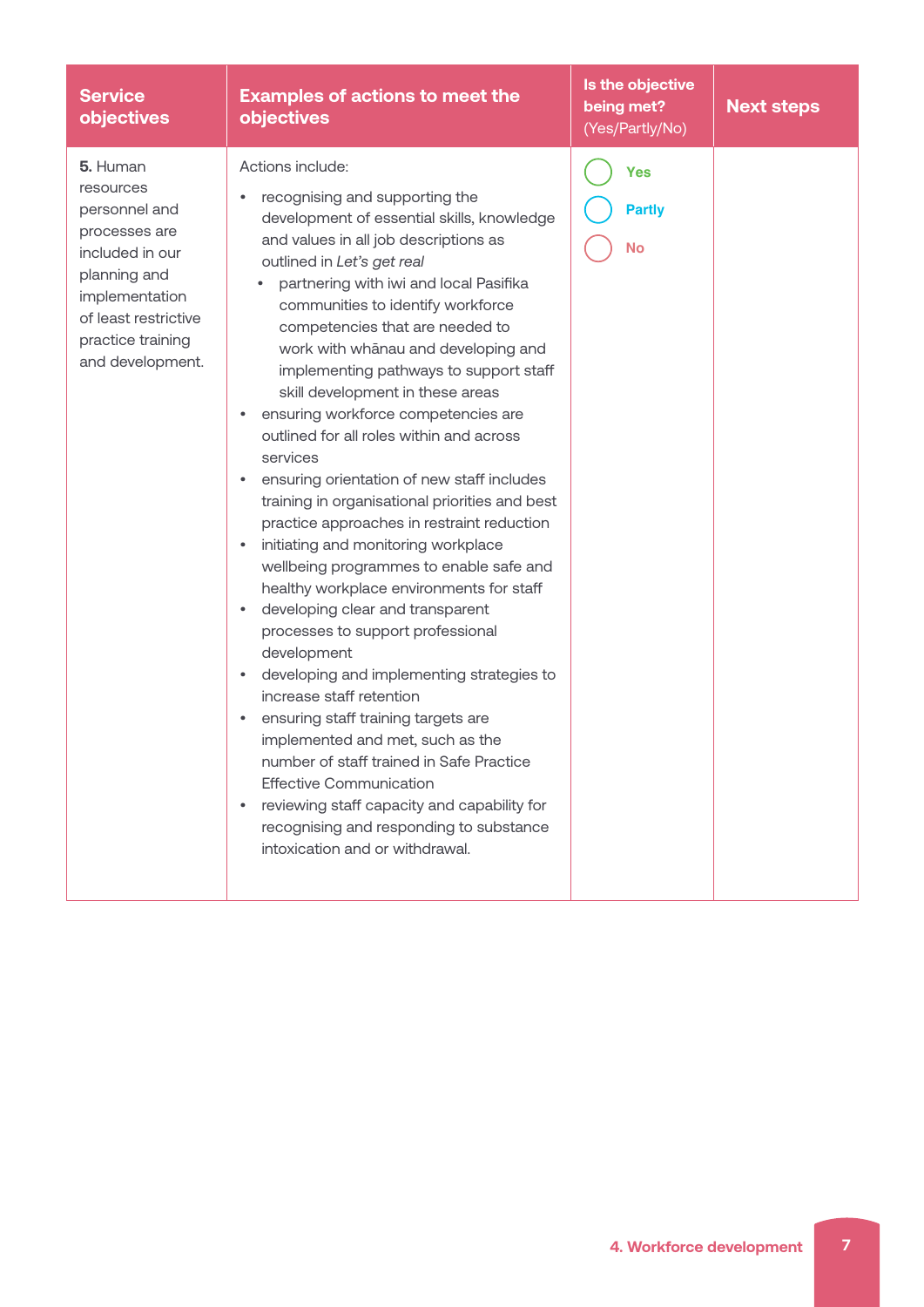| <b>Service</b><br>objectives                                                                                                                                                                                                                                                                                | <b>Examples of actions to meet the</b><br><b>objectives</b>                                                                                                                                                                                                                                                                                                                                                                                                       | Is the objective<br>being met?<br>(Yes/Partly/No) | <b>Next steps</b> |
|-------------------------------------------------------------------------------------------------------------------------------------------------------------------------------------------------------------------------------------------------------------------------------------------------------------|-------------------------------------------------------------------------------------------------------------------------------------------------------------------------------------------------------------------------------------------------------------------------------------------------------------------------------------------------------------------------------------------------------------------------------------------------------------------|---------------------------------------------------|-------------------|
| <b>Learning and development</b>                                                                                                                                                                                                                                                                             |                                                                                                                                                                                                                                                                                                                                                                                                                                                                   |                                                   |                   |
| 6. Our staff have<br>access to training<br>and development<br>in the theory and<br>approaches of<br>least restrictive<br>practice that<br>align with national<br>guidelines, sector<br>competencies, and<br>local needs.<br>(See Strategy 1:<br>Leadership around<br>setting targets for<br>staff training) | Actions include:<br>ensuring all staff demonstrate a working<br>٠<br>knowledge of Te Tiriti o Waitangi and<br>cultural competency for working with<br>tāngata whai ora and whānau<br>ensuring all staff demonstrate an<br>$\bullet$<br>understanding of recovery and wellbeing<br>principles, resiliency, prevention and<br>performance improvement theories<br>collaborative training with key stakeholders<br>$\bullet$<br>from primary and community settings. | <b>Yes</b><br><b>Partly</b><br><b>No</b>          |                   |
| 7. Our learning<br>and development<br>activities align<br>with best practice<br>approaches and<br>organisational<br>priorities.                                                                                                                                                                             | Cultural competency training and<br>development including:<br>mātauranga, tikanga Māori and cultural<br>$\bullet$<br>safety<br>Māori models of health and wellbeing<br>$\bullet$<br>cultural competency for working with<br>$\bullet$<br>Pasifika, Asian, refugee and migrant<br>people<br>specific cultural competency information<br>$\bullet$<br>to address local needs such as rural<br>populations and refugee resettlement.<br>(cont.)                      | <b>Yes</b><br><b>Partly</b><br><b>No</b>          |                   |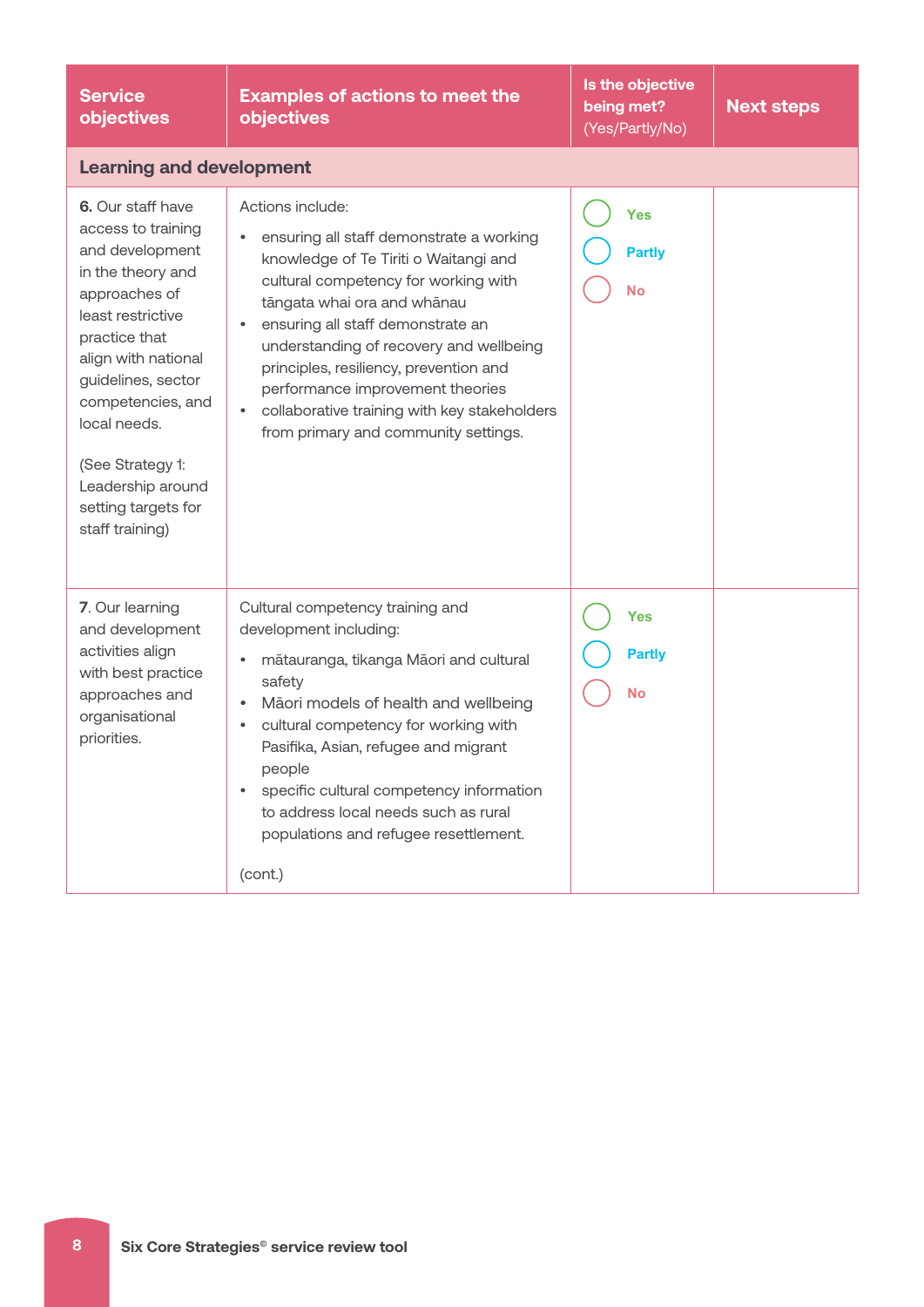| <b>Service</b><br>objectives                                                                                                            | <b>Examples of actions to meet the</b><br><b>objectives</b>                                                                                                                                                                                                                                                                                                                                                                                                                                                                                                                                                                                                                                                                                                                                                                                                                                                                                                                                                                                                                                                                                                                                                                                                                                                                                                                                                                                                                                                                                                                                                                                                                                                                                                                                    | Is the objective<br>being met?<br>(Yes/Partly/No) | <b>Next steps</b> |
|-----------------------------------------------------------------------------------------------------------------------------------------|------------------------------------------------------------------------------------------------------------------------------------------------------------------------------------------------------------------------------------------------------------------------------------------------------------------------------------------------------------------------------------------------------------------------------------------------------------------------------------------------------------------------------------------------------------------------------------------------------------------------------------------------------------------------------------------------------------------------------------------------------------------------------------------------------------------------------------------------------------------------------------------------------------------------------------------------------------------------------------------------------------------------------------------------------------------------------------------------------------------------------------------------------------------------------------------------------------------------------------------------------------------------------------------------------------------------------------------------------------------------------------------------------------------------------------------------------------------------------------------------------------------------------------------------------------------------------------------------------------------------------------------------------------------------------------------------------------------------------------------------------------------------------------------------|---------------------------------------------------|-------------------|
| 7. Our learning<br>and development<br>activities align<br>with best practice<br>approaches and<br>organisational<br>priorities. (cont.) | Training and development in people-centred<br>approaches including:<br>enhanced engagement, strengths-based,<br>٠<br>person- and centred practice<br>welcoming practices and manaakitanga<br>$\bullet$<br>values informed practice, such as Let's get<br>$\bullet$<br>real<br>trauma informed approaches and practice<br>٠<br>including the impact of<br>intergenerational trauma experienced<br>by Māori<br>based on a holistic understanding<br>of the neurological, biological,<br>psychological, social and spiritual<br>effects of trauma and violence on the<br>wellbeing of people and whanau<br>talking therapies<br>$\bullet$<br>feedback informed treatment and options<br>$\bullet$<br>sensory modulation approaches<br>$\bullet$<br>co-existing problem assessments and<br>٠<br>integrated treatment planning<br>screening for substance intoxication or<br>٠<br>withdrawal<br>withdrawal management knowledge and<br>٠<br>skills<br>safety planning tools or advance directives<br>$\bullet$<br>verbal de-escalation and crisis<br>٠<br>management<br>non-confrontational limit setting<br>$\bullet$<br>quality improvement principles<br>$\bullet$<br>mental health literacy and addiction<br>$\bullet$<br>literacy<br>public health prevention models<br>٠<br>supervision models and self-care plans.<br>٠<br>Training and development specific to least<br>restrictive practice approaches including:<br>Six Core Strategies©<br>٠<br>Safe Practice Effective Communication<br>$\bullet$<br>lived experience of restrictive practices<br>$\bullet$<br>common assumptions and myths in the<br>$\bullet$<br>use of restrictive practices<br>post-event debriefing techniques<br>$\bullet$<br>assessments for risk of violence and<br>$\bullet$<br>common risk factors for death. | <b>Yes</b><br><b>Partly</b><br><b>No</b>          |                   |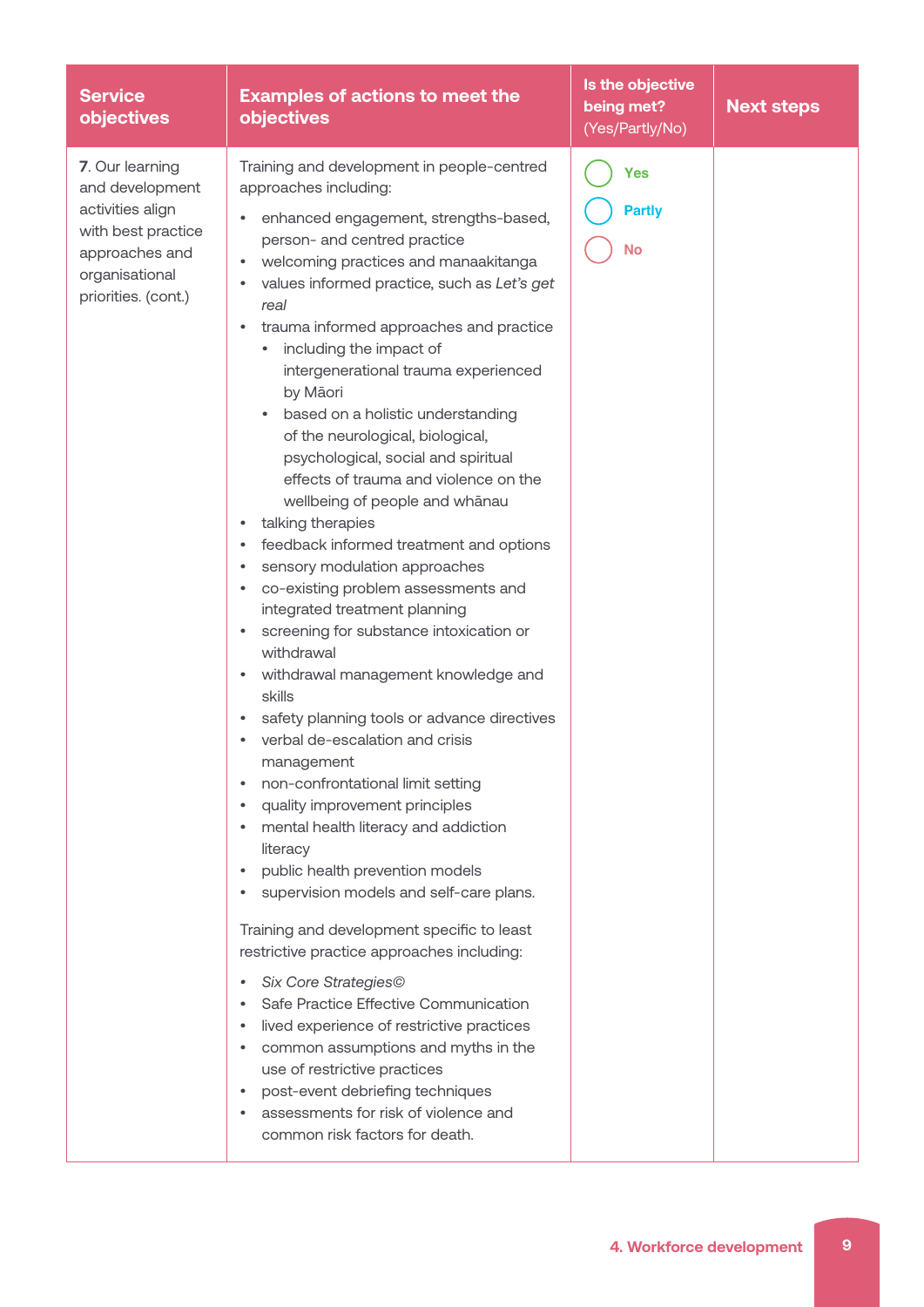| <b>Service</b><br>objectives                                                                                                                                                                                                      | <b>Examples of actions to meet the</b><br>objectives                                                                                                                                                                                                                                                                                                                                                                                                                                                                                       | Is the objective<br>being met?<br>(Yes/Partly/No) | <b>Next steps</b> |
|-----------------------------------------------------------------------------------------------------------------------------------------------------------------------------------------------------------------------------------|--------------------------------------------------------------------------------------------------------------------------------------------------------------------------------------------------------------------------------------------------------------------------------------------------------------------------------------------------------------------------------------------------------------------------------------------------------------------------------------------------------------------------------------------|---------------------------------------------------|-------------------|
| 8. Training in least<br>restrictive practice<br>approaches is<br>co-designed and<br>co-delivered with<br>lived experience,<br>whānau and<br>cultural trainers<br>and can be<br>shared or led with<br>community-based<br>services. | Actions include:<br>identifying the service's learning and<br>$\bullet$<br>development priorities in partnership with<br>lived experience, whānau and cultural<br>leaders<br>developing and reviewing local training<br>$\bullet$<br>content in partnership with lived<br>experience, whānau and cultural leaders<br>ensuring co-delivery is part of all staff<br>٠<br>training in least restrictive practice<br>approaches<br>recognising the value of co-design<br>٠<br>and co-delivery to staff training and<br>organisational culture. | Yes<br><b>Partly</b><br><b>No</b>                 |                   |